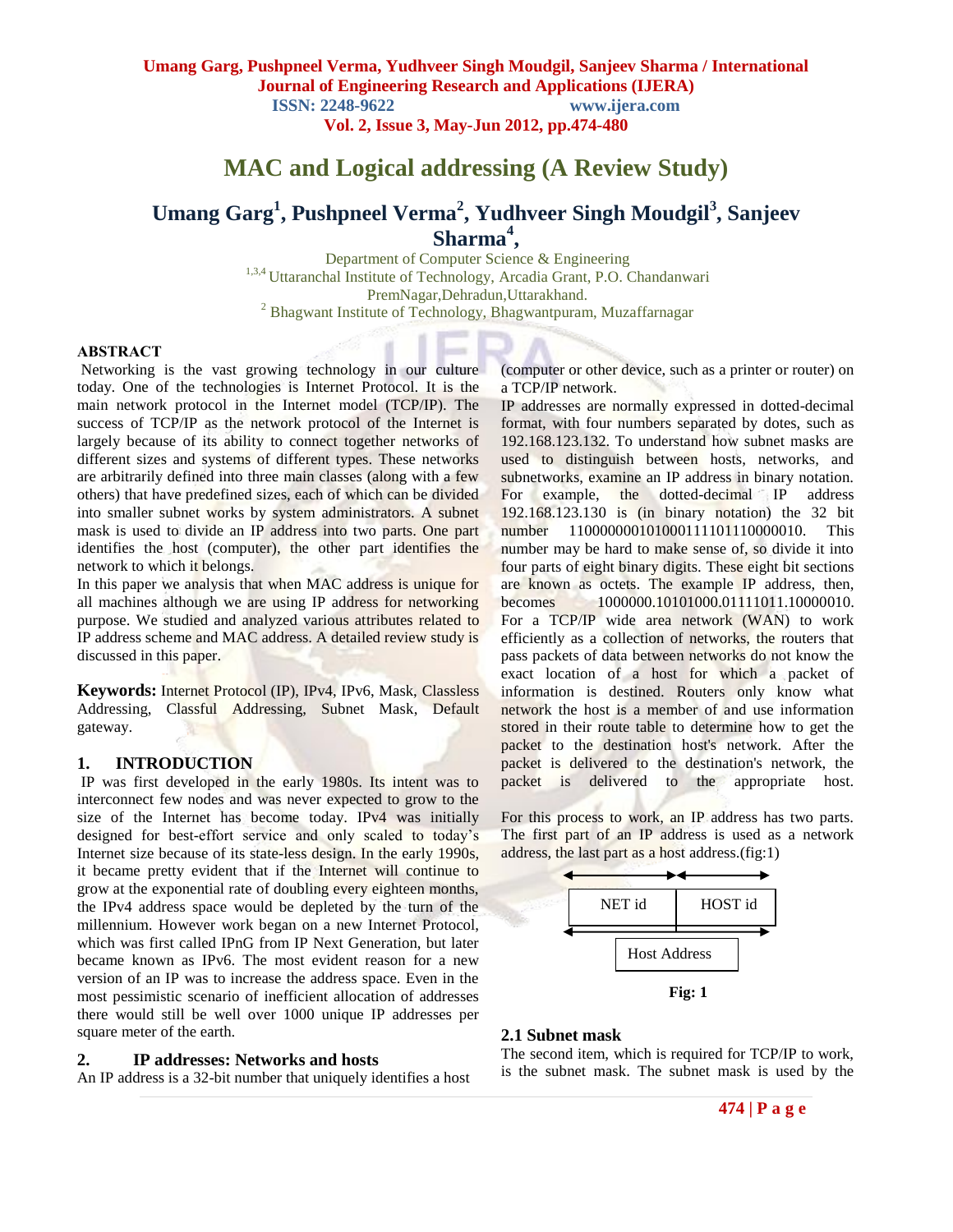**ISSN: 2248-9622 www.ijera.com**

**Vol. 2, Issue 3, May-Jun 2012, pp.474-480**

TCP/IP protocol to determine whether a host is on the local subnet or on a remote network.

In TCP/IP, the parts of the IP address that are used as the network and host addresses are not fixed. This information is supplied in another 32-bit number called a subnet mask. In this example, the subnet mask is 255.255.255.0.

Applying a subnet mask to an IP address allows you to identify the network and node parts of the address. Performing a bitwise logical AND operation between the IP address and the subnet mask results in the Network Address or Number.

For example, after applying logical AND b/w our test IP address and the default Class B subnet mask, we get:

10001100.10110011.11110000.11001000 11111111.11111111.00000000.00000000

--------------------------------------------------------

10001100.10110011.00000000.00000000 That indicates the Network address.

Default subnet masks for:

Class A - 11111111.00000000.00000000.00000000(/8 CIDR) Class B - 11111111.11111111.00000000.00000000(/16 CIDR) Class C - 11111111.11111111.11111111.00000000(/24 CIDR)

#### **2.2 Network classes**

Internet addresses are allocated by the InterNIC the organization that administers the Internet. These IP addresses are divided into classes. The most common of these are classes A, B, and C. Classes D and E exist, but are not used by end users. Each of the address classes has a different default subnet mask. You can identify the class of an IP address by looking at its first octet. Following are the ranges of Class A, B, and C Internet addresses, each with an example address:

Class A networks use a default subnet mask of 255.0.0.0 and have 0-127 as their first octet. The address 10.52.36.11 is a class A address. Its first octet is 10, which is between 1 and 126, inclusive.

- Class B networks use a default subnet mask of 255.255.0.0 and have 128-191 as their first octet. The address 172.16.52.63 is a class B address. Its first octet is 172, which is between 128 and 191, inclusive.
- Class C networks use a default subnet mask of 255.255.255.0 and have 192-223 as their first octet. The address 192.168.123.132 is a class C address. Its first octet is 192, which is between 192 and 223, inclusive.

In some situations, the default subnet mask values do not fit the needs of the organization, because of the physical topology of the network, or because the numbers of networks (or hosts) do not fit within the default subnet mask restrictions. So network can be divided into subnet masks.

## **2.3 Subnetting**

A subnetwork, or subnet, is a logically visible subdivision of an [IP network.](http://en.wikipedia.org/wiki/IP_network) The practice of dividing a single network into two or more networks is called subnetting and the networks created are called subnetworks or subnets. A Class A, B, or C TCP/IP network can be further divided, or subnetted, by a system administrator.

A system administrator who is allocated a block of IP addresses may be administering networks that are not organized in a way that easily fits these addresses. For example, you have a wide area network with 150 hosts on three networks that are connected by a TCP/IP router. Each of these three networks has 50 hosts. You are allocated the class C network 192.168.123.0. (For example.) This means that you can use the addresses 192.168.123.1 to 192.168.123.254 for your 150 hosts.

Two addresses that cannot be used in this example are 192.168.123.0 and 192.168.123.255 because binary addresses with a host portion of all ones and all zeros are invalid. The zero address is invalid because it is used to specify a network without specifying a host. The 255 address (in binary notation, a host address of all ones) is used to broadcast a message to every host on a network. So these addresses are not assigned to any individual host.

Instead of requesting more address blocks for each network, you divide your network into subnets that enable you to use one block of addresses on multiple physical networks. In this case, you divide your network into four subnets by using a subnet mask that makes the network address larger and the possible range of host addresses smaller. In other words, you are 'borrowing' some of the bits usually used for the host address, and using them for the network portion of the address. The subnet mask 255.255.255.192 gives you four networks of 62 hosts each. This works because in binary notation, 255.255.255.192 is the same as 1111111.11111111.1111111.11000000. The first two digits of the last octet become network addresses, so you get the additional networks 00000000 (0), 01000000 (64), 10000000 (128) and 11000000 (192). (Some administrators will only use two of the subnetworks using 255.255.255.192 as a subnet mask. (Fig: 2) In these four networks, the last 6 binary digits can be used for host addresses.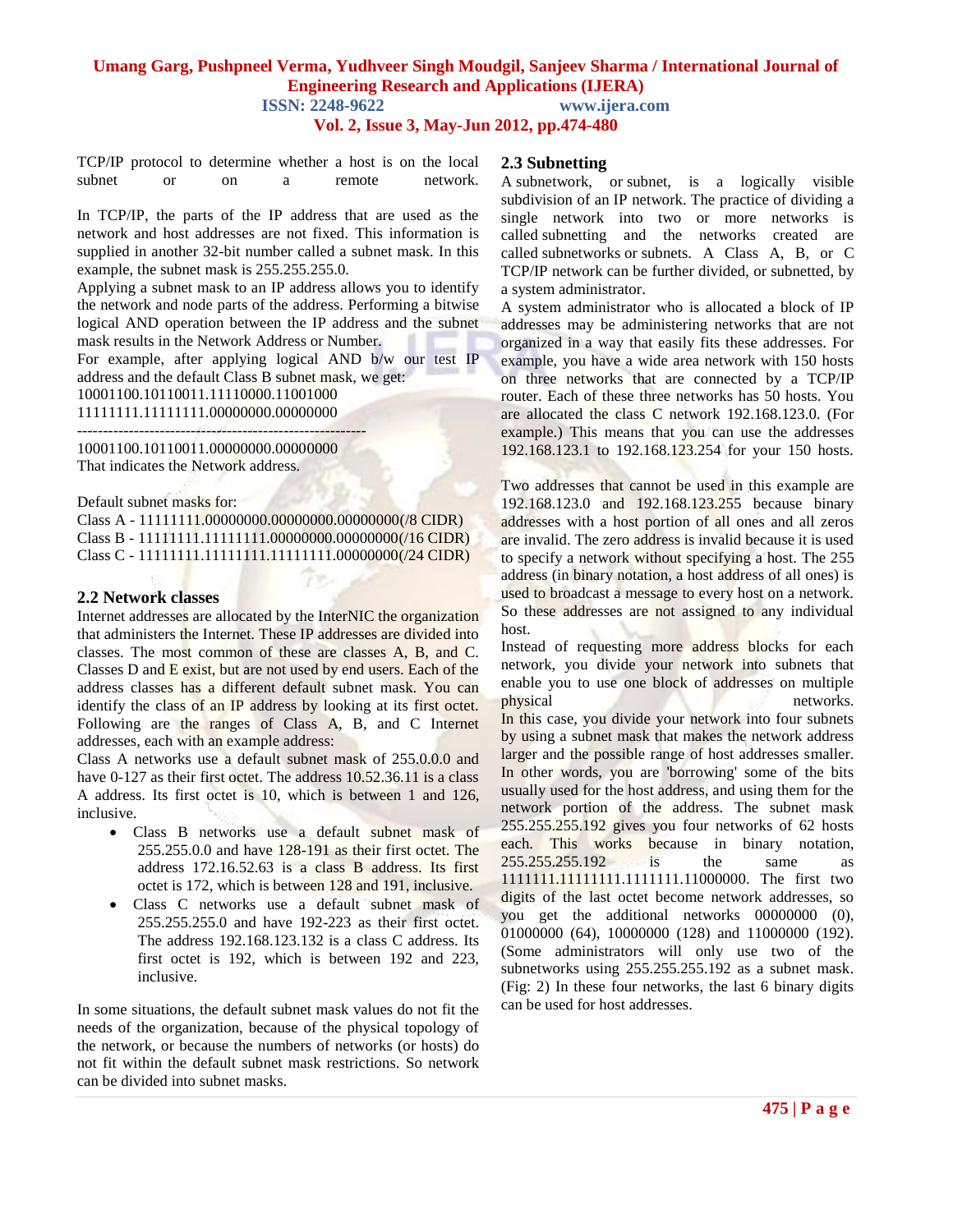**ISSN: 2248-9622 www.ijera.com**

**Vol. 2, Issue 3, May-Jun 2012, pp.474-480**



#### **2.4 Default gateways**

If a TCP/IP computer needs to communicate with a host on another network, it will usually communicate through a device called a router. In TCP/IP terms, a router that is specified on a host, which links the host's subnet to other networks, is called a default gateway.

When a host attempts to communicate with another device using TCP/IP, it performs a comparison process using the defined subnet mask and the destination IP address versus the subnet mask and its own IP address. The result of this comparison tells the computer whether the destination is a local host or a remote host.

If the result of this process determines the destination to be a local host, then the computer will simply send the packet on the local subnet. If the result of the comparison determines the destination to be a remote host, then the computer will forward the packet to the default gateway defined in its TCP/IP properties. It is then the responsibility of the router to forward the packet to the correct subnet.

## **3. MAC ADDRESS**

A Physical address or MAC address is a 12-digit hexadecimal numbers (48-bits) flat address burned into the ROM of the NIC card which is a Layer1 device of the OSI model. This is divided into 24-bit vendor code and 24-bit serial address. This is unique for each system and cannot be changed. In computing, a physical address, also real address, is the memory address that is represented in the form of a binary number on the address bus circuitry in order to enable the data bus to access a particular storage cell of main memory. A MAC address usually encodes the manufacturer's registered identification number. It may also be known as an Ethernet Hardware Address (EHA), hardware address, adapter address, or physical address. The MAC protocol encapsulates a SDU (payload data) by adding a 14 byte header (Protocol Control Information (PCI)) before the data and appending a 4-byte (32-bit) Cyclic Redundancy Check (CRC) after the data. The entire frame is preceded by a small idle period (the minimum inter-frame gap, 9.6 microseconds (μS)) and a 8 byte preamble (including the start of frame delimiter).

Three numbering spaces, managed by the Institute of Electrical and Electronics Engineers (IEEE), are in common use for formulating a MAC address: MAC-48, EUI-48, and EUI-64. Where "EUI" stands for Extended Unique Identifier.

#### **3.1 MAC Address Notations**

Ethernet hardware addresses are 48 bits, expressed as 12 hexadecimal digits (0-9, plus A-F, capitalized). These 12 hex digits consist of the first/left 6 digits (which should match the vendor of the Ethernet interface within the station) and the last/right 6 digits which specify the interface serial number for that interface vendor.

The Standard (IEEE 802) format for printing MAC-48 addresses is six groups of two hexadecimal digits separated by hyphens (-) or colon (:) in transmission order e.g. 01-23-45-56-67-AB, 01-12-23-34-56-AB. This form is also commonly used for EUI-64.Other convention use three groups of four hexadecimal digits separated by dots  $(.)$  e.g. 0123.4567.89AB; again in transmission order.

## **3.2 MAC Address Representation**

The Original IEEE 802 MAC Address comes from the original Xerox Ethernet Addressing Scheme. The 48 bit Address space contains potentially 248 or 281,474,976,710,656 possible MAC address (Fig: 3).



Address can either be universally administered address or locally administered address. A universally administered address is uniquely assigned to a device by its manufacturer these are sometimes also called burned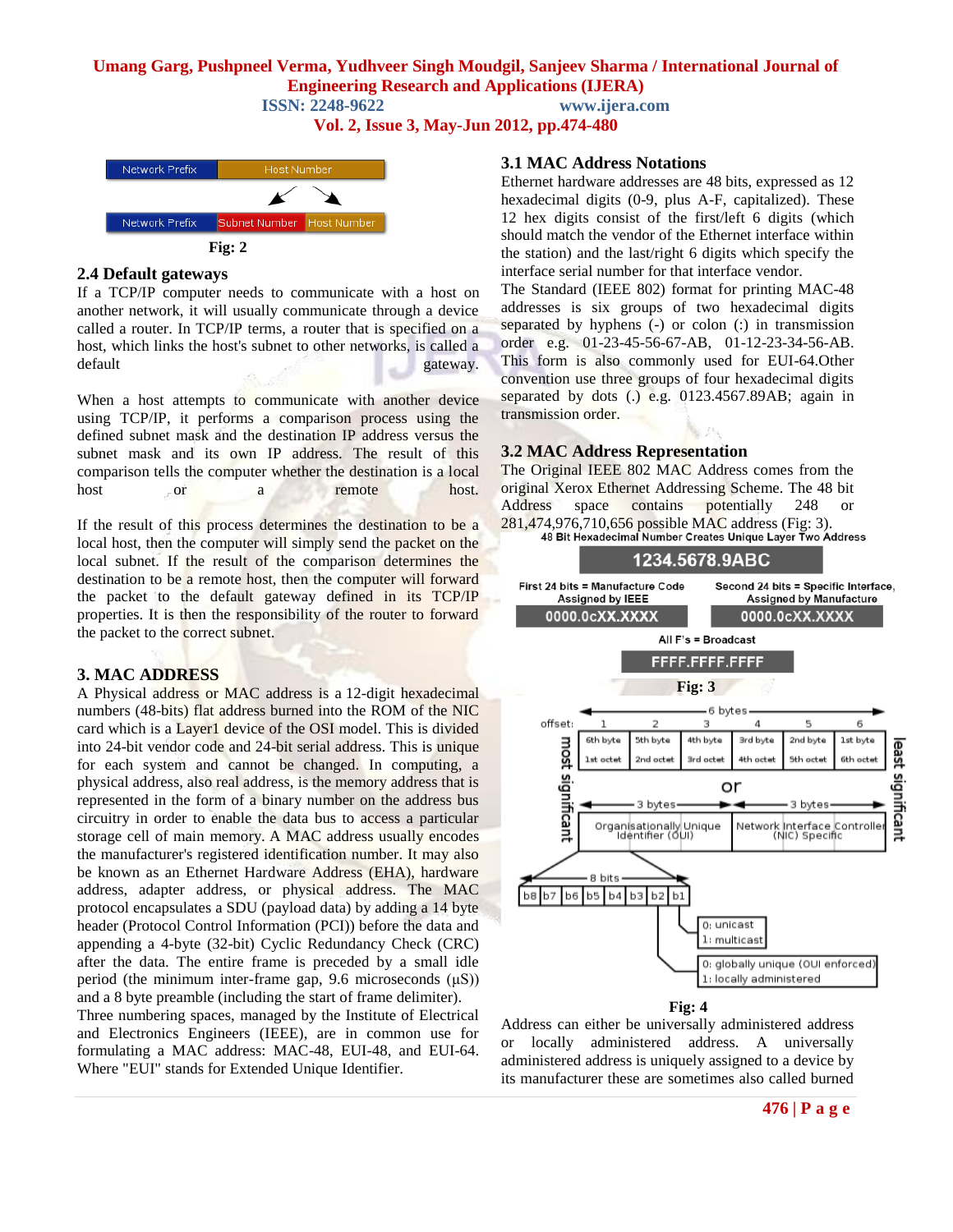**Vol. 2, Issue 3, May-Jun 2012, pp.474-480**

in address (BIA). The First three octets identify the organization that issued the identifier (OUI) (Fig: 4). The following three octets are assigned by the organization in nearly any manner they please Subject to the constraint of uniqueness. The locally administered address is assigned by to a device by a networks administrator address do not contain OUIs. Universally administered and locally administered address are distinguishing by setting the second least significant bit of the most significant byte of the address. If the bit is 0 the address is universally admit if it is of the address is locally administered.

#### **4. TECHNOLOGY AND WORKING MECHANISM OF IPV4**

The Internet protocol version 4 (IPv4) is the delivery mechanism used by the TCP/IP protocols. IPv4 is an unreliable and connectionless datagram protocol— a best-effort delivery service. The term best-effort means that IPv4 provides no error control or flow control. IPv4 assumes the unreliability of the underlying layers and does its best to get a transmission through to its destination, but with no guarantees. If reliability is important, IPv4 must be paired with a reliable protocol such as TCP. IPv4 is also a connectionless protocol for a packetswitching network that uses the datagram approach. This means that each datagram is handled independently, and each datagram can follow a different route to the destination. This implies that datagrams sent by the same source to the same destination could arrive out of order. Also, some could be lost or corrupted during transmission.

## **4.1 Packet Structure, Header & Version**

An IP packet consists of a header section and a data section. Packet is called datagrams. It is customary to show the header in 4-byte sections. The IPv4 packet header consists of 13 fields, of which 12 are required. The 13th field is optional (red background in table) and aptly named: options. The fields in the header are packed with the most significant byte first (big endian) and for the diagram and discussion, the most significant bits are considered to come first. The most significant bit is numbered 0, so the version field is actually found in the four most significant bits of the first byte. The first header field in an IP packet is the four-bit version field.

## **4.2 IPv4 Addresses**

IPv4 uses 32-bit (four-byte) addresses, which limits the address space to  $4,294,967,296$   $(2^{32})$  possible unique addresses. However, some are reserved for special purposes such as private networks (~18 million addresses) or multicast addresses (~270 million addresses). As addresses are being incrementally delegated to end users, an IPv4 address shortage has been developing, however network addressing architecture redesign via classful network design, Classless Inter-Domain Routing, and network address translation (NAT) has significantly delayed the inevitable exhaustion. IPv4 addresses are usually represented in dot-decimal notation (four numbers, each ranging from 0 to 255, separated by dots, e.g. 208.77.188.166). Each part represents 8 bits of the address, and is therefore called an octet.

## **4.3 Classful & Classless IP addressing**

IPv4 addressing at its inception used the concept of classes. This architecture is called classful addressing. Although this scheme is becoming obsolete, we briefly discuss it here to show the rational behind classless addressing. In classful addressing, the space is divided into five classes:  $A$ ,  $B$ ,  $C$ ,  $D$ , and  $E$ . Each class occupies some part of the address space. To overcome address depletion and give more organizations access to the Internet classless addressing was designed and implemented. The different schemes of classless addressing are briefly described below. Around 1987 Variable Length Subnet mask (VLSM) was introduced. VLSM is used to implement subnets of different sizes. This allows efficient use of subnets and avoids wasting IP addresses. An address in CIDR notation is written with a suffix indicating the number of bits in the prefix, such as 192.168.0.0/16, where /16 is the suffix, and 192.168.0.0 is the prefix.

## **4.4 Mask**

Although the length of the netid and hostid (in bits) is predetermined in classful addressing. We can also use a mask (also called the default mask) a 32-bit number made of contiguous 1s followed by contiguous 0s. The mask can help us to find the netid and the hostid. For example, the mask for a class A address has eight 1s, which means the first 8 bit of any address in class A define the net id; the next 24 bits defined the hostid. And the complete address is specify to the host address.

#### **4.5 Applications**

In the IPv4 mobile network and via the IPv4 mobile LAN any application can be run. A Web-based application will be utilized that take real time GPS data and sends it to a site on the Internet. A Web-based application will be utilized to show real-time flight weather and other information useful to the aeronautics community, government organizations, and the military. Instant Messaging is a nice application to run as it is readily available and used very little bandwidth.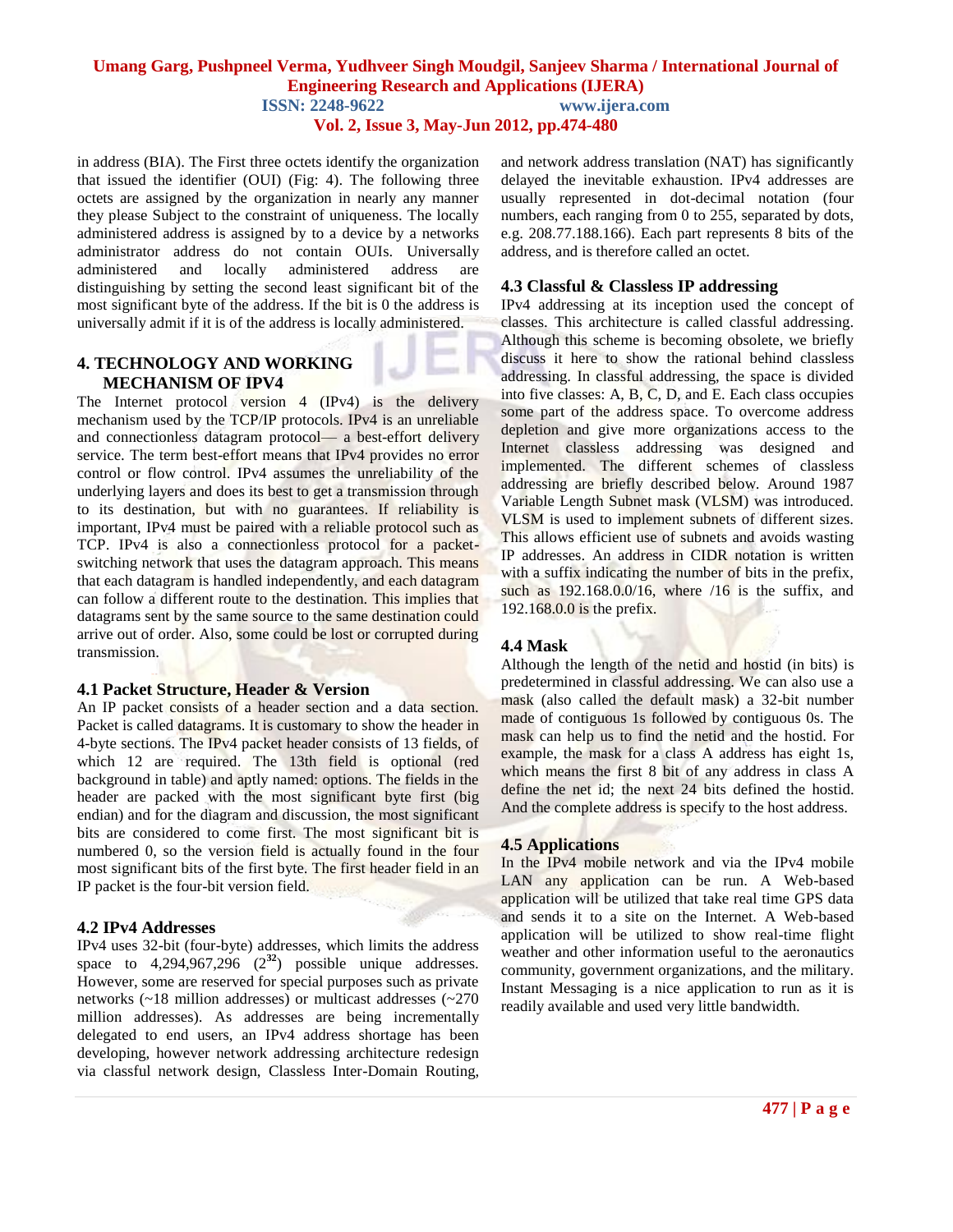**ISSN: 2248-9622 www.ijera.com**

**Vol. 2, Issue 3, May-Jun 2012, pp.474-480**

#### **4.6 IPv4 Limitations**

The first limit of IPv4 lies in the exhaustion of available public IPv4 addresses. The development of such mobile and home services will lead to a more rapid consumption of IPv4 addresses even if ISPs assign only one static public IP address to each home network. The customers will more and more use permanent connections, based on digital subscriber line (DSL) or 3G accesses. In practice, for all IP devices in mobile and home network to be addressable from outside, the network will need a lot of public IP addresses.

#### **5. TECHNOLOGY AND WORKING MECHANISM OF IPV6**

The IPv6 packet is composed of a mandatory base header followed by the payload. The payload consists of two parts: optional extension headers and data from an upper layer. The base header occupies 40 bytes, whereas the extension headers and data from the upper layer contain up to 65,535 bytes of information.

#### **5.1 IPV6 ADDRESS AND STRUCTURE**

An IPv6 address is 128 bit (16 byte) value, with a logical structure, which can be assigned on a network interface, making the host reachable over IPv6 on that interface on that address. An IPv6 address can be assigned on an interface that has an IPv4 address assigned also. IPv6 addresses are part of the IPv6 header where they indicate origin and destination of the IPv6 datagram. Source IPv6 addresses are always unicast addresses, uniquely identifying the originating interface. Destination IPv6 addresses are unicast, anycast, or multicast addresses.

Addresses are 128 bits long and have several distinct structural definitions, except for the loopback address and the "unspecified" address, which have no specific structure. Unicast addresses are typically composed of two logical parts: a 64-bit (sub) network prefix used for routing, and a 64-bit host part used to identify a host within the network. A network prefix consists of an ISP-assigned value in the most significant 48 bits of the address. This value can be self-assigned in case of a unique local address. The 16 bits of the *subnet* field are available to the network administrator to define subnets within the given network. The 64-bits interface identifier is automatically generated from the interface's MAC address (using modified EUI-64 format), obtained from a DHCPv6 server, or assigned manually.

#### **5.2 Notation**

Single addresses can be written as eight groups of four hexadecimal digits (each group representing 16 bits, or two octets), and each group is separated by a colon (:). For e.g.: 3001:0db8:85a3:0000:0000:8a2e:0370:7334. Leading zeroes in a group may be omitted (but at least one digit per group must be left). The address above could be written as: 3001:db8:85a3:0:0:8a2e:370:7334. A string of consecutive all-zero groups may be replaced by two colons. In order to avoid ambiguity, this simplification may only be applied once. The address above would typically be written as: 3001:db8:85a3::8a2e:370:7334. The localhost (loopback) address (0:0:0:0:0:0:0:1) and the IPv6 undetermined address (0:0:0:0:0:0:0:0) can thus be reduced to:: 1 and :: respectively

#### **5.3 Unspecified address**

There are a number of addresses with special meaning in IPv6: Unspecified address: ::/128 — the address with all zero bits is called the unspecified address (In IPv4 it can be represented as 0.0.0.0). Default Route: ::/0 is the default unicast route address (corresponding to 0.0.0.0 with netmask  $0.0.0.0$  in IPv4). Local addresses: ::1/128 — the loopback address is a unicast localhost address. fe80::/10 — Addresses in the link-local prefix are only valid on a single link. Unique local addresses fc00::/7 — Unique local addresses (ULA's) are intended for local communication.

#### **5.4 Applications**

With the development of IPv6 the application areas are growing. It will be possible for many handheld and mobile devices to be connected. Some examples of IPv6 application are: Multi-user network games, Ad-hoc networking, Collaborative working, Home networking, Peer-to-Peer networking, Ambient Intelligence, Medical Applications, In-Car Communications.

#### **5.5 Advantages**

The IPv6 has some advantages over IPv4 that can be summarized as follows: The main advantage of IPv6 over IPv4 is address space. It was design to support +340 undecillion IP addresses compared with 4.3 billion IPv4 addresses. This is the main reason why we should migrate to IPv6 rather than maintaining IPv4 that will be exhausted. The IPv6 specification mandates that IPv6 enabled nodes must support the IP Security Protocol (IPSec), therefore IPv6 nodes more secure than IPv4 nodes. It is also includes security features, such as payload encryption and authentication of the source of the communication, in its specifications. Enhance QoS support to provide better support for real-time traffic (e.g. Voice over IP). IPv6 includes ―labeled flows in its specifications.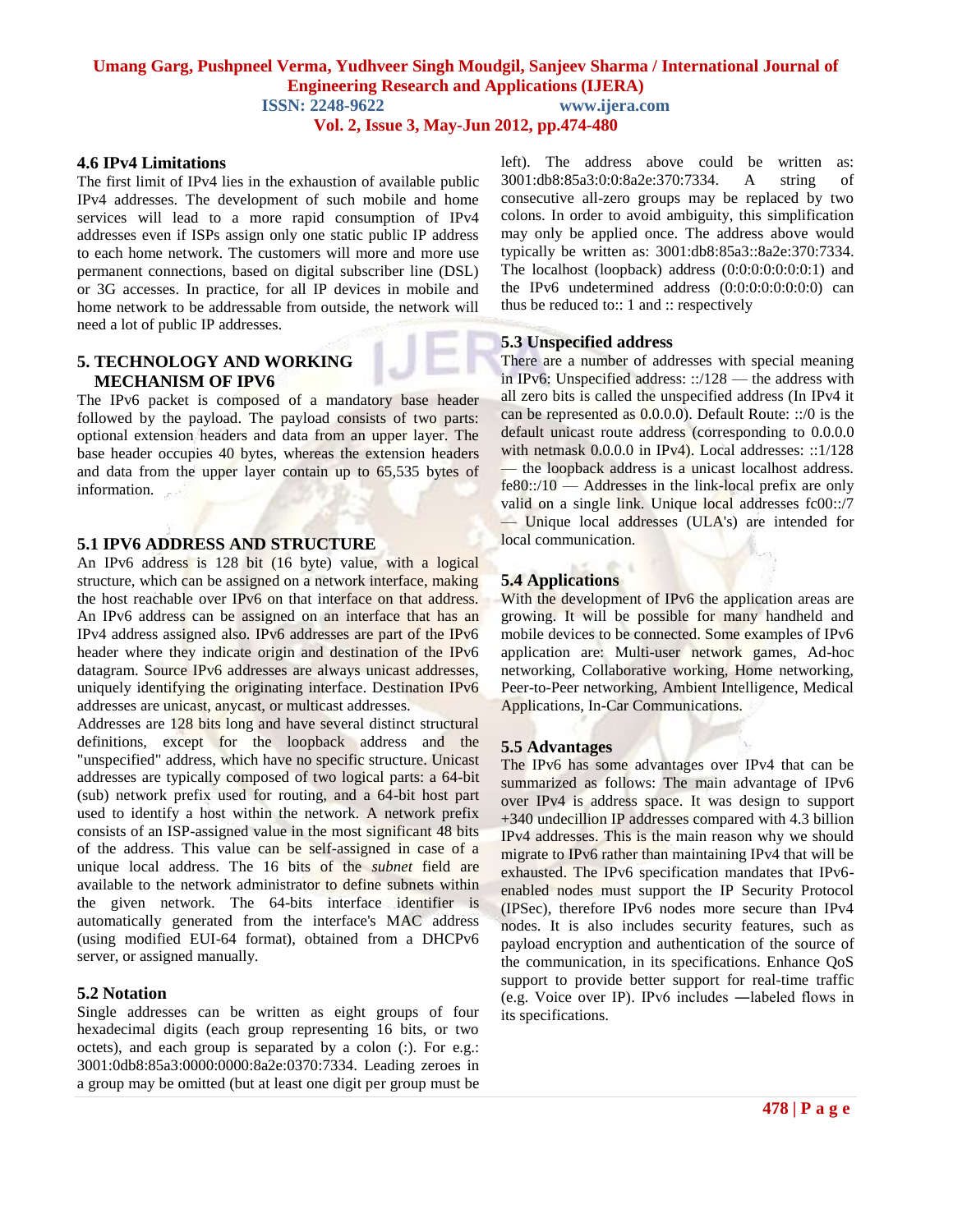**ISSN: 2248-9622 www.ijera.com**

**Vol. 2, Issue 3, May-Jun 2012, pp.474-480**

#### **5.6 Disadvantages**

Ipv6 has no such disadvantages. The only disadvantage is that its network bit is quite longer. This gives rise to complexity and hinders the clear understanding of its technology. For this reason spreading of IPv6 is being slow.

## **6. COMPARISON BETWEEN IPV4 AND IPV6**

Address features is the main changes between IPv4 and IPv6. 128bits addressing space in IPv6 was built to overcome the address space shortage in IPv4. From this table (Table: 1) we are showing some differences between IPv4 and IPv6 -

| <b>Features</b>                         | IPv4                                          | IP <sub>v</sub> 6                                             |
|-----------------------------------------|-----------------------------------------------|---------------------------------------------------------------|
| No of Addresses                         | 32 bits                                       | 128 bits                                                      |
| Checksum in<br>header                   | Included                                      | No checksum                                                   |
| Header includes<br>options              | Required                                      | Moved to IPv6<br>extension headers                            |
| Quality of<br>Services (QoS)            | <b>Differentiated</b><br><b>Services</b>      | Use traffic classes<br>& flow labels                          |
| IPSec support                           | Optional                                      | Required                                                      |
| IP configuration                        | Manually or<br><b>DHCP</b>                    | Auto-<br>configuration or<br><b>DHCP</b>                      |
| Address<br>Resolution<br>Protocol (ARP) | Use to resolve<br>an IPv4 address             | Replaced by<br>Neighbor<br>Discovery                          |
| <b>IGMP</b>                             | Use to manage<br>local subnet<br>group        | Replaced with<br><b>Multicast Listener</b><br>Discovery (MLD) |
| Mobility                                | Use Mobile IPv4<br>(MIPv4)                    | MIPv6 with faster<br>handover, routing                        |
| Domain Name<br>System                   | Use host address<br>$(A)$ resource<br>records | Use host address<br>(AAAA) resource<br>records                |

**Table: 1**

# **7. CONCLUSION**

MAC address is the basis on which communication occurs. However we need IP address to be able to create a routing table, which enables faster communication. Lots of communication algorithms take use of IP addresses (Network address +Subnet masks) to be able to route packages faster.

We need IP address because when we work on LAN we can communicate without IP address with the help of NETBIOS and WINS but in WAN we work on network layer and data frame becomes packet and packet need IP address for routing.

IP address (network address) is just use for transferring information from one network to another. Travelling of information among networks uses IP addresses. While Mac addresses (physical addresses) are actually uses for distribution of information in following ways:

1) Carring of information from one network to another. 2) Distribution of information (resources) is based upon MAC address.

For example:-Network A, Network B and Network C are three networks. All networks are having 5 nodes (client). If network A's node 1 want to send information to node 3 for network B. Then: -

- 1) Information to the network is sent with the help of IP address of that network (Network B). IP addresses are unique on network layer.
- 2) Then it will send information to node 3 of network B with the help of MAC address which is unique at layer 2(DLL).

IP address (network address) is just used for transferring information from one network to another network. Travelling of information among networks uses IP addresses. It is used to identify the network and host.

A MAC address (physical addresses) is used for distribution of information within the network segment.

The Ethernet uses MAC address to transfer data between hosts. When it is used with IP network, the IP address is resolved using ARP protocol to find the MAC address of the end device and the data is transmitted.

Port numbers are used by the TCP/UDP protocol to isolate the traffic which is multiplexed and sent by the user application. For example, the user device can open multiple applications at the same time like, multiple web browsers, email and FTP. To identify the data individually the port number are used.